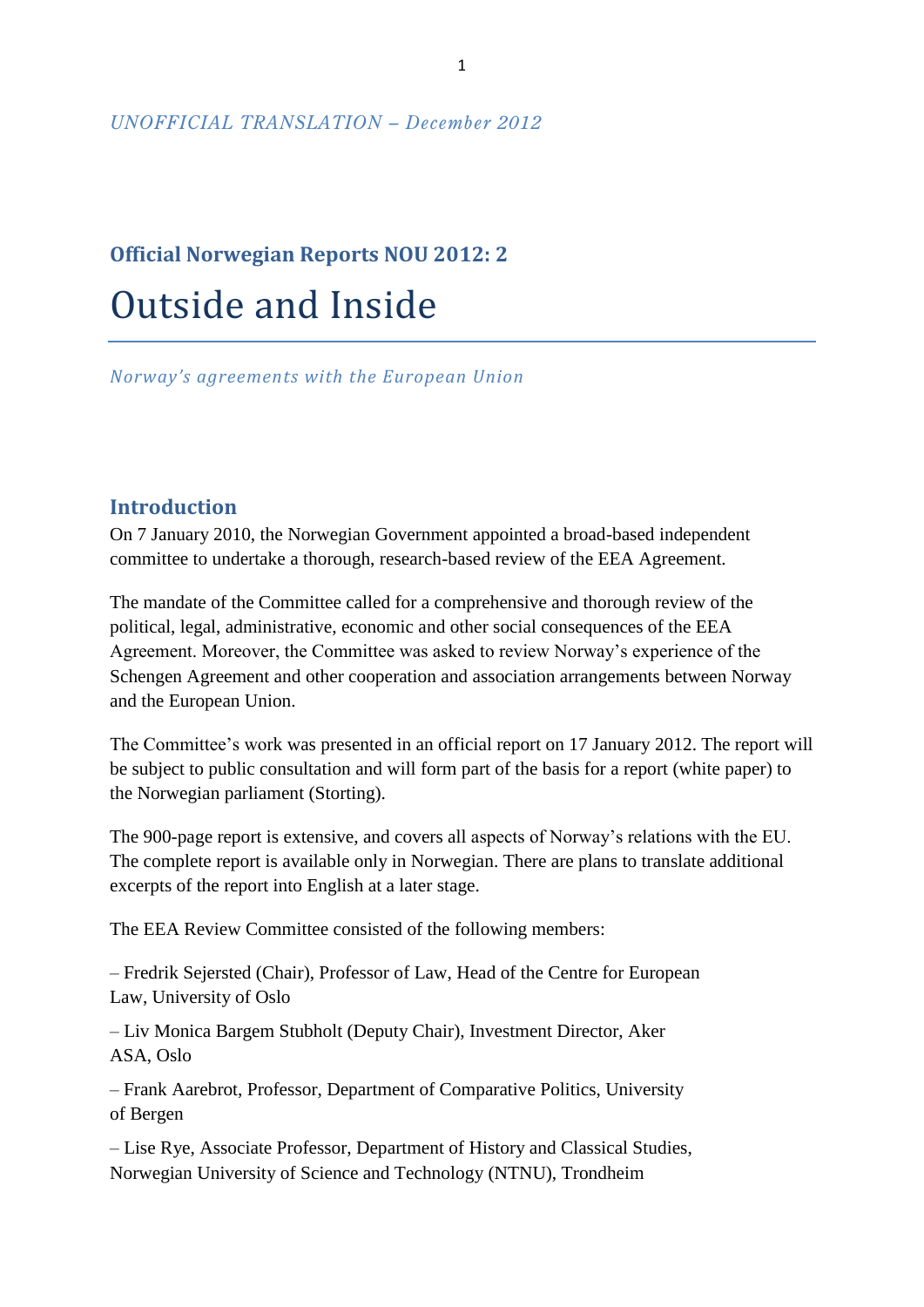– Dag Seierstad, expert on EU/EEA matters, Lillehammer

– Helene Sjursen, Research Professor, Centre for European Studies (ARENA), University of Oslo

– Fredrik Bøckman Finstad, lawyer at the law firm Thommessen AS, Oslo

– Kate Hansen Bundt, Secretary General of the Norwegian Atlantic Committee, Akershus

– Karen Helene Ulltveit-Moe, Professor, Department of Economics, University of Oslo

– Jonas Tallberg, Professor, Department of Political Science, Stockholm University, Sweden

– Jon Erik Dølvik, head of research at the research foundation Fafo, Oslo

– Peter Arbo, Associate Professor, Norwegian College of Fishery Science, Tromsø

The secretariat of the Committee was chaired by Ulf Sverdrup, Professor at the Norwegian School of Management (BI) and Senior Researcher at ARENA, University of Oslo.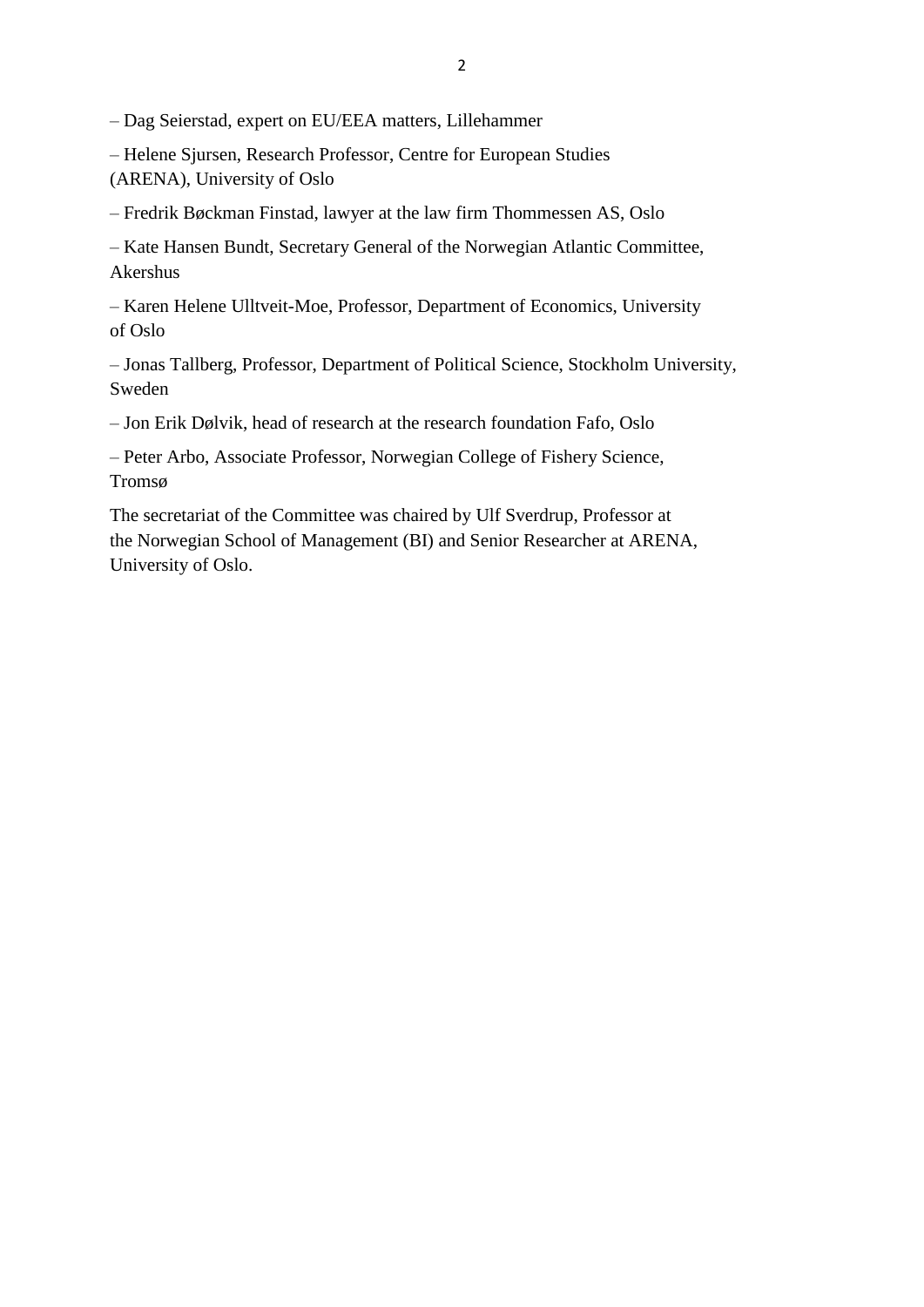# **3 Norway's Agreements with the EU**

### **3.1. Norway's involvement in European Integration**

Formally, Norway is not a member of the European Union. That said, Norway is heavily involved in EU integration, and has adopted much EU legislation. From a Brussels perspective, Norway is the third-country that has involved itself more than any other in the EU project. Seen this way, the country is simultaneously outside and inside the EU. As a matter of principle, this is a problematic and contradictory relationship that creates tensions and raises issues. In practice, the relationship continues to function largely effectively and without significant political conflict.

During the post-war period, Europe has radically changed because of EC/EU integration. The widening of the Union from 6 to 27 member states coupled with a deepening of the economic cooperation to a broad political union, has had great political, economic and social consequences. These are processes that have occurred especially rapidly in the last decades. Norway participates to a great extent, but not entirely. It does this through a particular form of association that resembles no other model of international cooperation, whether one looks historically or in other parts of the world.

The main pillar of Norway's relationship with the EU is the EEA Agreement, which was adopted in 1992 and entered into force in 1994. The EEA Agreement is the largest and most comprehensive international law agreement that Norway has ever entered into. And for the last 20 years it has had an impact on most areas of Norwegian society, directly and indirectly, perceptibly and less perceptibly. Hardly a single year has passed during the last 18 years without headlines in the media concerning small and large EEA issues, and the agreement forms part of daily life for many Norwegian citizens and companies.

The EEA Agreement is well known in Norwegian public debate. Less well understood, however, is that Norway's relationship with the EU is not solely regulated through the EEA agreement, but also through a range of other agreements. Since the mid-1990s Norway has continually sought to connect itself to many aspects of EU cooperation that are not covered by the EEA Agreement, through new agreements. The most important of these is the Schengen agreement of 1999, but there are other agreements on justice and home affairs, on security and defence policy, and on many other issues.

In total, according to the Foreign Ministry's Register of Agreements, Norway has entered into 74 agreements with the  $EU<sup>1</sup>$ , but this comprises both large and small ones. If one is only concerned with the most important agreements, these are listed in box 3.1.

Box 3.1 Norway's most important agreements with the EU

The EEA Agreement (1992) – participation in the EU's "Internal Market" etc.: A main section (129 articles, with protocols, annexes and declarations), together with 8000 legislative acts from the EU – a framework agreement that develops dynamically

*Agreements on Cooperation for EUs justice policy:*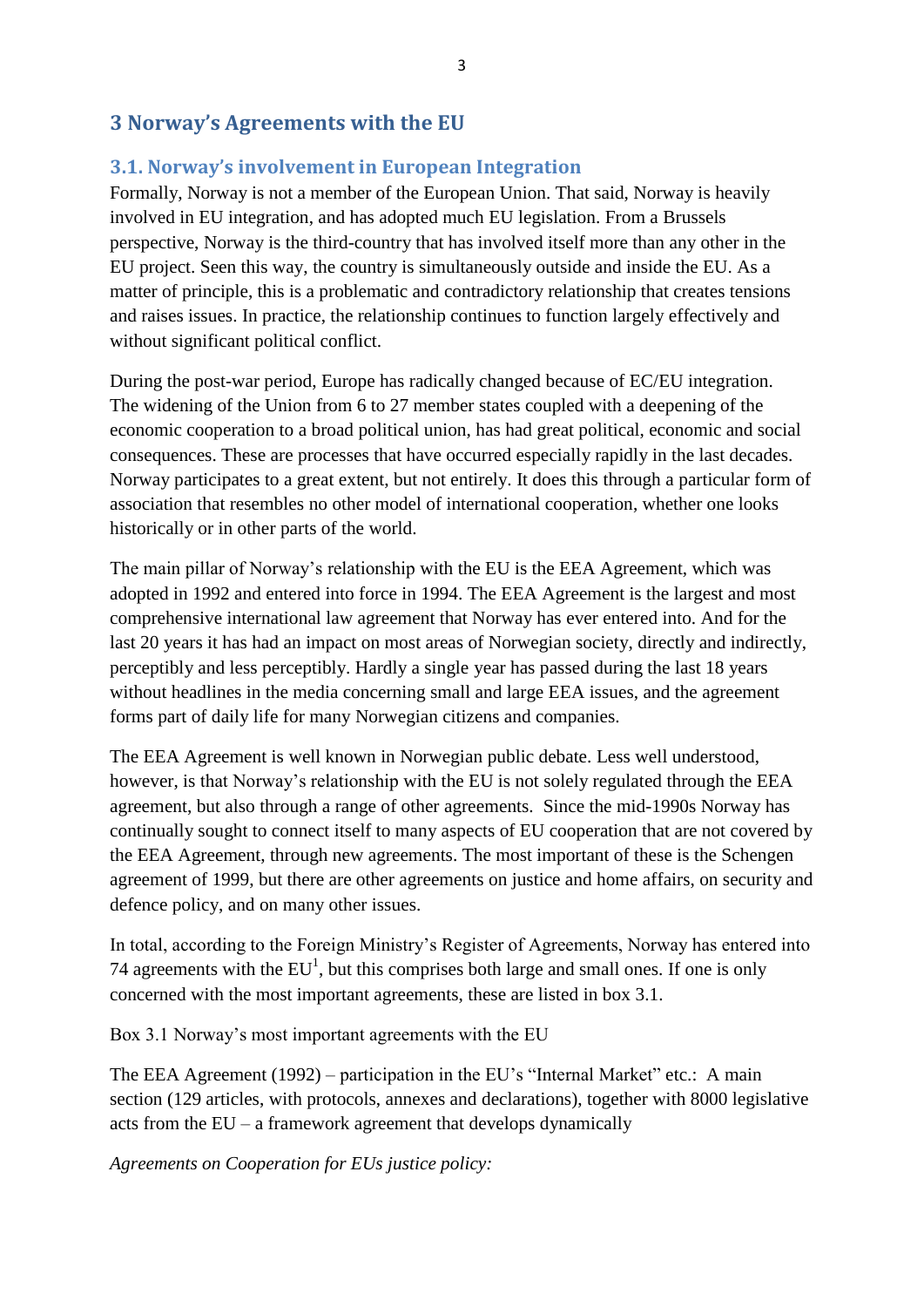- The Schengen Agreement (1999) a main section and 270 legislative acts a framework agreement that develops dynamically
- Agreement on Participation in the European Monitoring Centre for Drugs and Drug Addiction (2000)
- Agreement on Europol  $(2001)$  police cooperation
- The Dublin Agreements (2001 -2003) on how asylum-seekers will be treated (including a.o. Eurodac)
- Agreement on Mutual Assistance in Criminal Matters (2003)
- Agreement on Eurojust (2005) cooperation on prosecution
- Agreement on the surrender procedure between Member States of the EU and Iceland and Norway (European Arrest Warrant) (2006)
- Cooperation Agreement with Cepol (2006) police training
- The Lugano Convention (2007) jurisdiction and the recognition and enforcement of judgments in civil and commercial matters
- The Prüm Treaty  $(2009)$  Expanded police cooperation

# *Agreements on Cooperation in the Area of EU Foreign, Security and Defence Policy*

- Agreement on participation in the European Union Satellite Centre (2001)
- Framework Agreement for the participation in crisis management operations led by the European Union (2004)
- Agreement on participation in EU Battle groups (Nordic Battle Group) (2005)
- Agreement on Participation in the European Defence Agency (EDA) (2006)

# *Other Important Agreements:*

- Agreements on participation in EU programmes (partly under the auspices of the EEA, and partly in addition to it) – on research cooperation, education, regional cooperation (Interreg) etc., and on participation in EU agencies
- Agreements on Fisheries on quotas, monitoring, harbor control, market access, etc.
- Agreements on Agriculture on trade and market access etc.
- Agreements on the Financial Mechanisms (most recently for 2009 to 2014)

The agreements establish the framework for Norway's relationship with the EU having gradually developed over a period of about 20 years. Within this framework, there is daily cooperation on large and small issues. In order to understand Norway's relationship with the EU it is necessary to take a holistic view, and consider what the content is of this structure of agreements, how the individual components relate to each other, and how they are developing. This does not represent a static structure for association between the EU and Norway, but rather a relationship that is continually developing, carried forward via continual changes in the EU to which Norway generally adapts.

The accumulation of Norway's agreements could be described as a particularly "Norwegian" form of association with the EU, similar to a patchwork quilt, which has gradually grown as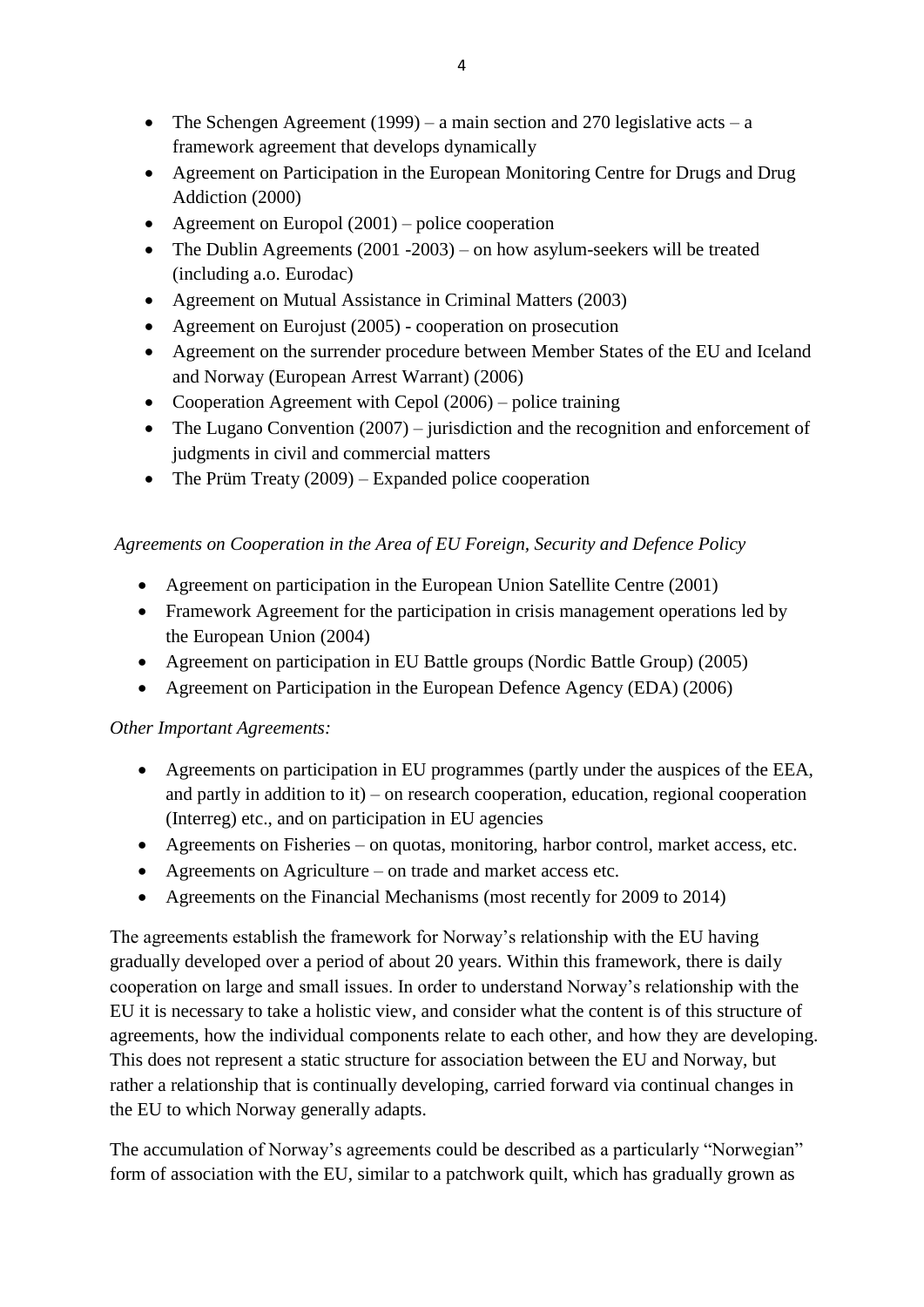new agreements have been added on to it, with no overall framework or plan. In fact, Norway's relationship with the EU consists of a multiplicity of diverse agreements and provisions that are not formally connected, and that have evolved over time without having been planned, and with no clearly formulated design for what it should end up like. Had one today, with a blank piece of paper, begun to design the relationship with the EU, it would probably have looked quite different. The structure of agreements is the result of historical events, and of many small and large steps that various Norwegian government administrations have taken to adapt to developments in the EU, and usually with support from a broad majority within the Storting (Norwegian Parliament).

These processes have from the Norwegian side been reactive, usually following initiatives taken by the EU. The EU has changed significantly in the last twenty years. And Norway has continually striven to adapt to these changes, within the EU and though supplementary agreements. This development has largely been one-directional – toward ever more comprehensive and obligatory cooperation between the EU and Norway. Pieces of cloth are still being sewn on to the continually expanding quilt, without which anybody on either side has formulated any clear vision of where it will all end. As such, this is not a planned, holistic or consistent model. Neither is it clear that the parties have intended it to be so.

In order to understand Norway's relationship with the EU, it can nevertheless be useful to regard the collective structure of agreements as a sort of "model".<sup>2</sup> Such a perspective compels one to look at the situation as a whole, which is necessary to understand what kind of relationship and form of association it is that Norway actually has with the EU – its scope, general and specific characteristics, dynamics, driving forces, challenges, conflicts of interest, etc. This is necessary in order to be able to discuss Norwegian European policy in an open and enlightened manner. It is also necessary to make comparisons with other countries, inside and outside the EU, and how they relate to the European integration process.

To the Committee it has been clear that it must have as its basis a holistic perspective with regard to Norway's relationship with the EU. According to the mandate, the committee should assess the EEA Agreement as well as all the other agreements and cooperation arrangements with the EU. The assessment should be "thorough and as broad as possible". It should assess the "political, legal, administrative, economic and other societal consequences" of the agreements with the EU, and it should do this with respect to "all areas of society".

This is a comprehensive mandate. Very many aspects of Norwegian politics and society are on closer inspection affected by the EU, more or less. The committee has assessed a range of them individually, as will be evident in the report. But it is not possible within the parameters of such an assessment to cover all specificities of Norway's relationship with the EU. On the other hand, the assessment can contribute to a more holistic description and analysis.

#### **3.2 Main issues in the report**

As the Committee interprets its mandate, there are in particular three aspects of Norway's agreements with the EU that should be described and analysed: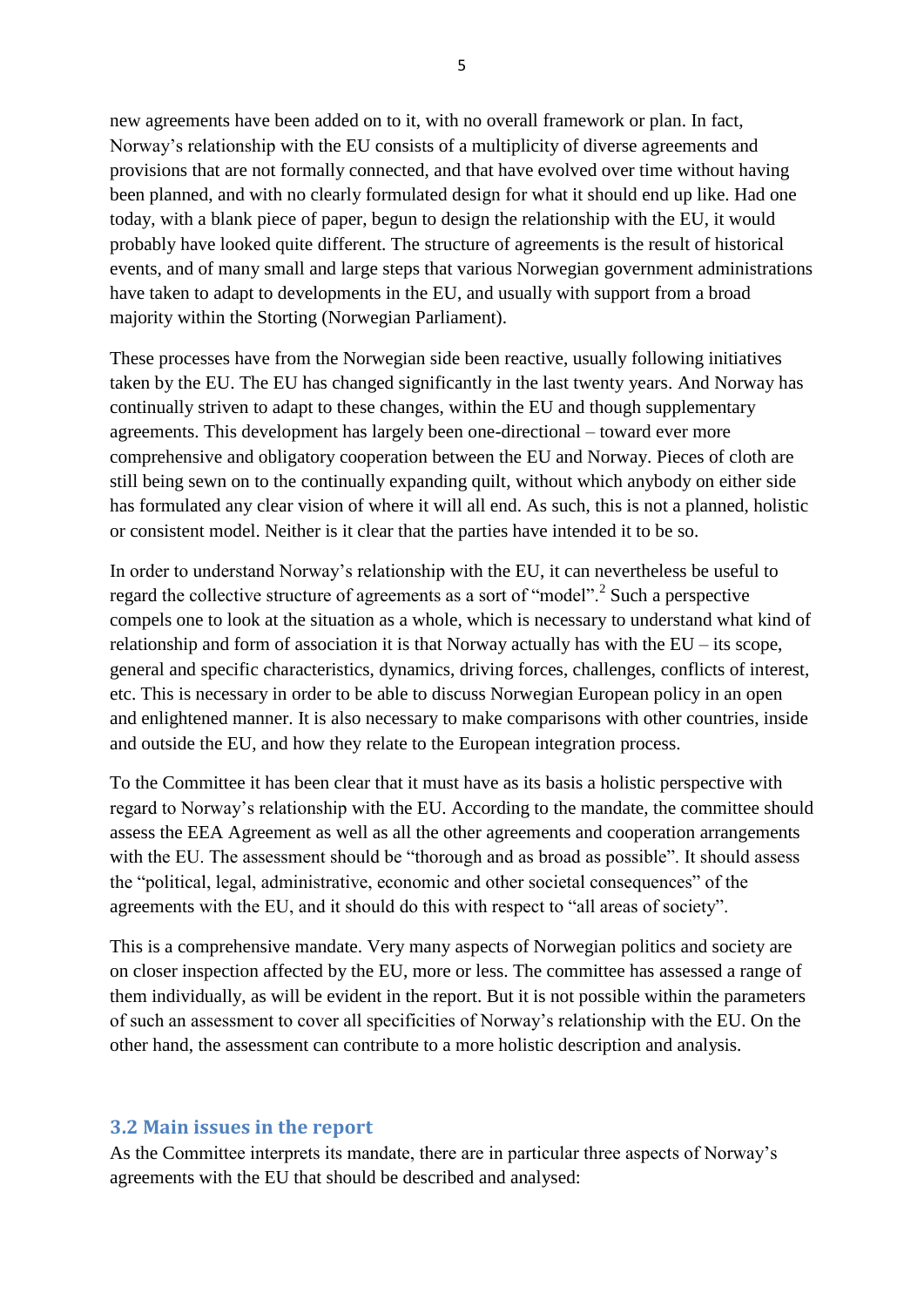- 1. Scope and content
- 2. Development and motivating factors
- 3. Consequences for Norwegian politics and societal development

#### *Scope and Content*

To begin with, the Committee should describe the content of the EEA, Schengen and other agreements with the EU. Some of this may be familiar to many people. But much of it will not be. There are many aspects of the EEA Agreement that most people know little about. The same is true for Schengen, which apart from the fact that one is included in the same category as EU citizens at airports, is a somewhat cryptic description for most people. This is even more true for the other agreements that Norway has entered into with the EU along the way – and which are seldom discussed in public, and that are generally unknown except to those who deal with them on a daily basis.

Providing a comprehensive presentation of the content of Norway's existing agreements with the EU is in itself a contribution to the Norwegian debate about Europe and European policy.

Common to nearly all of Norway's agreements with the EU is that they build on EU rules. They do not establish specific material rules, as other international law agreements do. In this sense, they do not have any material content of their own. They are *association agreements*, which commit Norway to adopt already existing EU rules. It is thus inaccurate to talk about an independent body of "EEA law". The content of the EEA Agreement is EU law and anything else is procedures to ensure that the rules are applied in the same way in the EEA-EFTA States as in the EU. The EEA is a mechanism to make it possible to participate in parts of EU cooperation without formally being a member of the EU. The same applies to most of the other agreements that Norway has entered into with the EU.

In terms of content, Norway's agreements with the EU fall into three main groups, which correspond to a partition into the three pillars of the EU that existed prior to the Lisbon treaty. The EEA agreement connects the EFTA States to what used to be called the "first pillar", and comprises what is mainly the Internal Market, together with cooperation on a range of issues, including social policy, employment, environment etc. In what was previously the "second pillar" on justice and home affairs, Norway participates primarily via the Schengen Agreement, but also through a growing number of other agreements. In what was formerly the "third pillar", on foreign, security and defence policy, Norway's association is somewhat weaker, although also here in recent years a number of more formalised cooperation agreements have been established.

In the EU, the division into three pillars was abolished in 2009 in preference for a more unified approach (the Lisbon Treaty). Yet for Norway, this division is still fundamental in many ways. This has created a lack of structural clarity in the Norwegian model of association, which one can only assume will increase in the years to come.

Alongside the three groupings of agreements, there are also a number of agreements with the EU in other areas. Amongst these are agreements that regulate the fisheries sector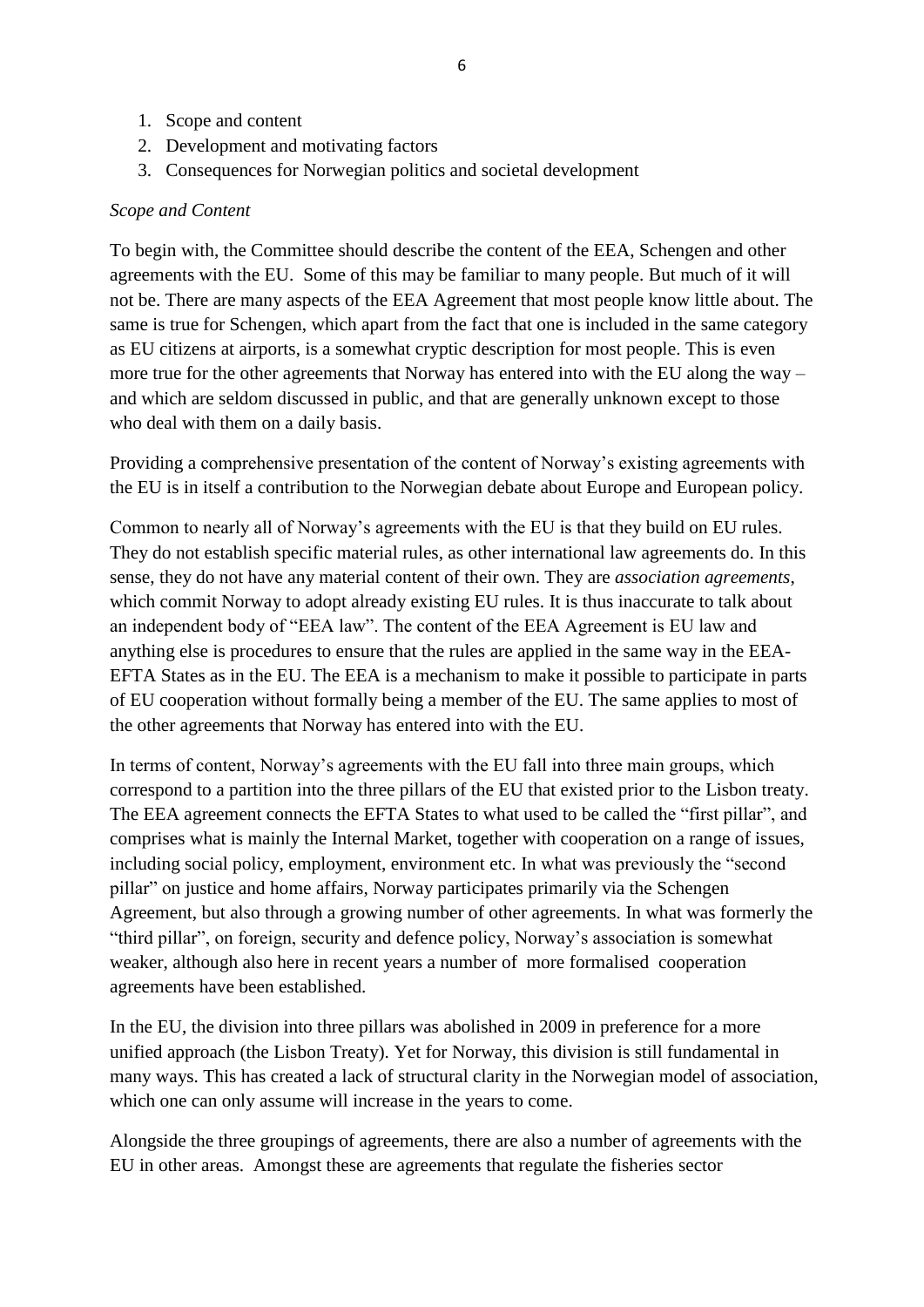(administration, control, market access etc.) together with trade in agricultural products. The agreements on economic contribution to the EU (the EEA Financial Mechanism) could also be viewed as a separate category negotiated independently, even though formally linked to the EEA. The same applies to Norwegian participation in the Interreg- programmes on regional development, which are not part of the EEA agreement.

All in all, through the EEA, Schengen and the other agreements, Norway has connected itself to the EU in somewhat diverse ways. The association is *material*, to the extent that Norway adopts EU legislation and commits itself to conform with it in as if it were in the EU. Yet Norway does not participate *institutionally* in the EU, to the extent that it is not a member, and only to a very limited extent has the possibility to participate in and influence decisionmaking. Institutionally, Norway is connected through various provisions, which differ for the EEA, Schengen and other agreements – without any common framework. Uniquely within the EEA there is an entire institutional structure to ensure that the EFTA side adopts new EU legislation, and that it is appropriately monitored and implemented. This is intended to mirror the supervision of compliance within the EU.

In terms of international law, it is extremely rare that states connect themselves in this way to organisations of which they are not members, and that they then commit themselves to follow their rules. Norway has no other comparable arrangements, and as far as the Committee is aware, there are no other comparable arrangements, either in scope or nature, in international cooperation. So in terms of international law, the Norwegian model of association is exceptional.

This model will in the following pages be described in full detail. As the Committee interprets its mandate, it is naturally confined to the *agreements* that Norway has with the EU. Within these parameters, the ambition is to assess the entire structure of agreements – in its entirety and individually. Conversely, the committee will not look into the parts of the European integration project that Norway does not participate in. This includes the Economic and Monetary Union, and the EU's common policies for agriculture, fisheries and trade with third countries, development policy, well as parts of the Common Foreign and Security Policy in which Norway is not involved.

# *Development and Motivating Factors*

According to its mandate the Committee has been specifically requested to describe "the development of the EU and the EEA after entry into force of the EEA Agreement". The Committee should, in other words, cover a period of time, and assess how Norway's relationship with the EU has developed within this period. The time span is roughly 20 years. The EEA Agreement was conceived in 1989, negotiated during 1990 and 1991, agreed to in 1992, and entered into force in 1994. The Committee will cover the development of the EEA, and subsequently other agreements, from the start and until today (Autumn 2011).

A developmental perspective is central to the assessment, and represents the main analytical approach of the report. The analysis of individual aspects of Norway's relationship with the EU will have as their point of departure the expectations that the parties had when the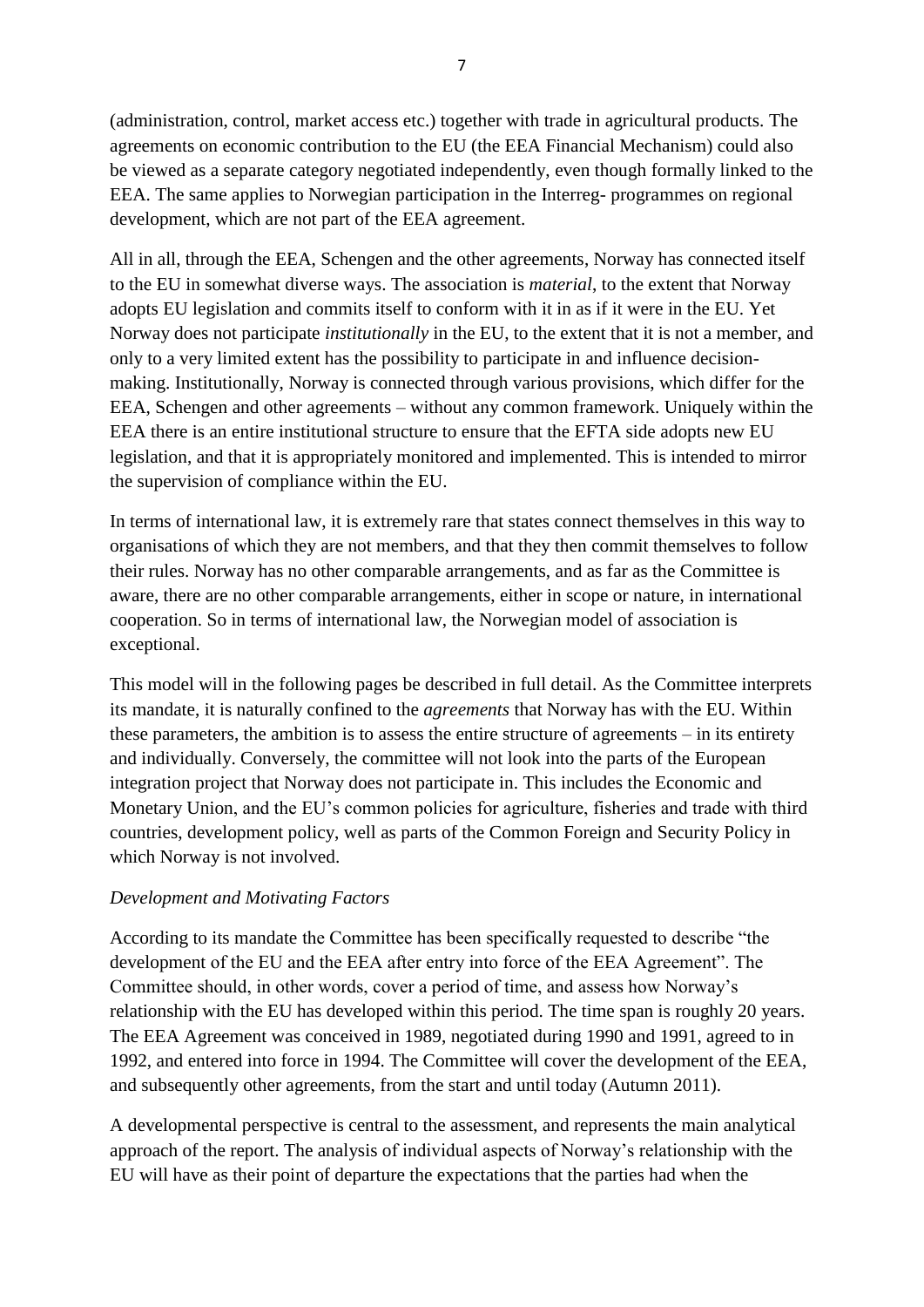agreements were negotiated. The report describes the main developments in the intervening period, ending in an assessment of their status in 2011. With regard to the EEA Agreement, the Parliamentary Proposition 100 from 1992 is the natural starting point.<sup>3</sup> Regarding the Schengen Agreement, a Parliamentary Proposition from 1999 applies,<sup>4</sup> and for the other agreements with the EU there are equivalent documents.

A developmental perspective implies going beyond mere description, into closer analysis and evaluation. What are the main characteristics? What are the dynamics and motivating factors? To what extent are developments in Norway's relationship with the EU determined by deliberate political choices, and to what extent are economic, legal, administrative, sociological, cultural and other factors relevant. There are no simple or clear-cut answers to these questions. But throughout this report they will be further operationalised and analysed.

Norway's association with the EU over the last 20 years has developed in several different ways, of which the following are the most important:

- Geographic enlargement of the EU and consequently Norway's agreements with the EU
- New agreements with the EU in new areas
- New agreements and legislation from the EU within the framework of existing agreements
- Development of existing agreements through interpretation and application
- Unilateral and voluntary Norwegian adaptation to the EU beyond formal agreements.

These five forms of development have all strongly manifested themselves during the period 1992 to 2011. They are to a certain extent related, but also independent of each other. In some phases the development goes along one particular path, and in other phases along another. But they have all pulled in the same direction – towards an ever closer and more comprehensive integration with the EU.

The first, and in many ways the most important, development between 1992 and 2011 is that the EU has become larger. This has broadened the geographic area of the Union, and its political and economic significance. This is particularly so with the enlargement of 2004, with 10 new states, which changed the EU from a western European to a broader European organisation. The EEA agreement was correspondingly enlarged, as was Schengen later on. The most important milestone in the development of the EEA, thus far is 2004, not least because of the ensuing inflow of migrant workers from Eastern Europe, which has had great consequences for the Norwegian economy and employment.

Enlargement of the EU/EEA has also changed the balance between the parties to the agreement. When the EEA Agreement was negotiated, there were 6 EFTA states and 12 EU states.<sup>5</sup> In 2011 the balance is 3 and 27. This has affected the character of the agreement and the balance of power with respect to what was originally envisaged.

The second development is that the EEA Agreement since 1992 has been supplemented with a range of other agreements between Norway and the EU, within what were formerly the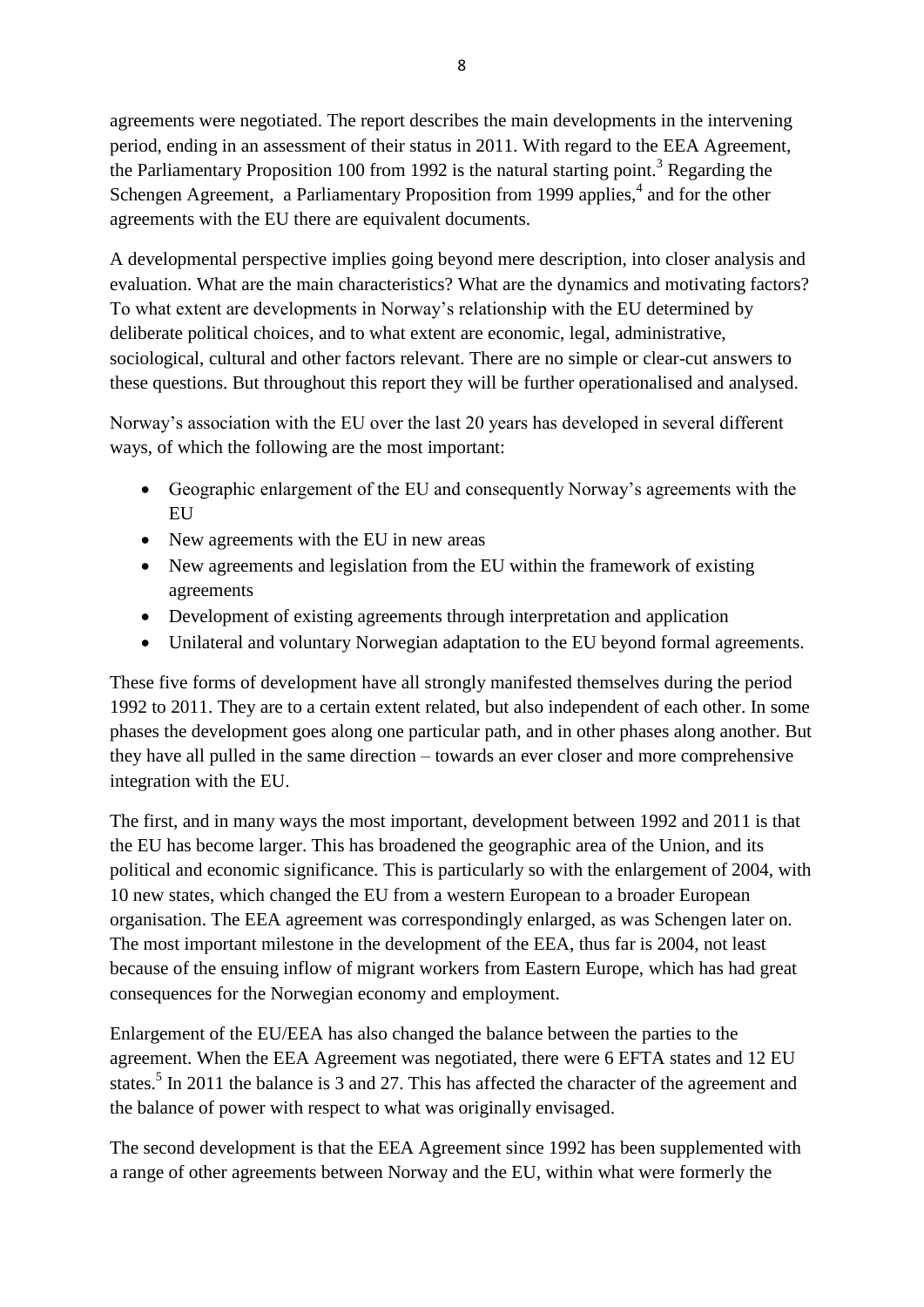EU's second and third pillars. The framework for cooperation established through the EEA Agreement has for several reasons not been deemed appropriate for Norwegian cooperation with the EU in other areas, and instead other solutions have been found.

The initiative to negotiate new agreements with the EU has mostly been taken by Norway. The negotiation context has been different from EEA, as has the institutional solutions. Any common objective for such agreements does not exist, nor is there any formal connection to the EEA. Still, the EEA Agreement provides a certain political framework for negotiations, which has made it easier for Norway to achieve its desire for association with the EU in areas outside the remit of the EEA.

Thirdly, Norway's relationship with the EU develops within the parameters of the existing agreements and the continuous incorporation of EU legislation. This is particularly true of Schengen and the EEA, both of which are framework agreements which are intended to develop dynamically. Formally, Norway (and the other EFTA states) must give their approval prior to new EU-legislation being incorporated into the agreements. Nevertheless, there is a fundamental preconception that this in most cases will happen, and there are established procedures to ensure effective and continuous adoption.

If Norway were to refuse to adopt new legislation, that would according to the EEA agreement probably lead to the relevant part of the agreement being taken out of force, and under Schengen it could lead to the entire agreement collapsing. So far, since its ratification, the EEA agreement has been expanded to encompass well over 6000 new legislative acts, without any EFTA state having formerly used its Right of Reservation.<sup>6</sup> Many of the new legislative acts are technical rules for the implementation of already existing commitments, whereas some involve new substantive commitments

In addition to adopting new EU legal acts, within the framework of the EEA Agreement Norway has also adopted a number of new agreements, including on participation in EU programmes and new EU agencies. Another example is the "veterinary agreement" from 1998, in which the entire regulatory framework for food safety and veterinary rules was incorporated into the EEA Agreement. There is no binding commitment for Norway to enter into such sub-agreements, and they usually come about as a result of Norwegian initiatives.

Fourthly, the agreements develop as a consequence of their practical application, through the expanding influence of the existing rules, and through their application to new areas. A central factor here is jurisprudence by the ECJ and the administrative practice of the European Commission. These are both directly significant for the interpretation of the EEA Agreement in particular. In addition, there are the practices of the EFTA Court and the EFTA Surveillance Authority, combined with the development of national legal and administrative practices. This dynamic evolution is less noticeable than new legislation, but can often be as important with regard to the scope of the commitments.

Fifthly, Norway's relationship with the EU develops through non-binding processes – in the form of unilateral and voluntary adaptation to EU policies. This happens in various ways. Many of the processes in the EU do not result in legislation, but in recommendations and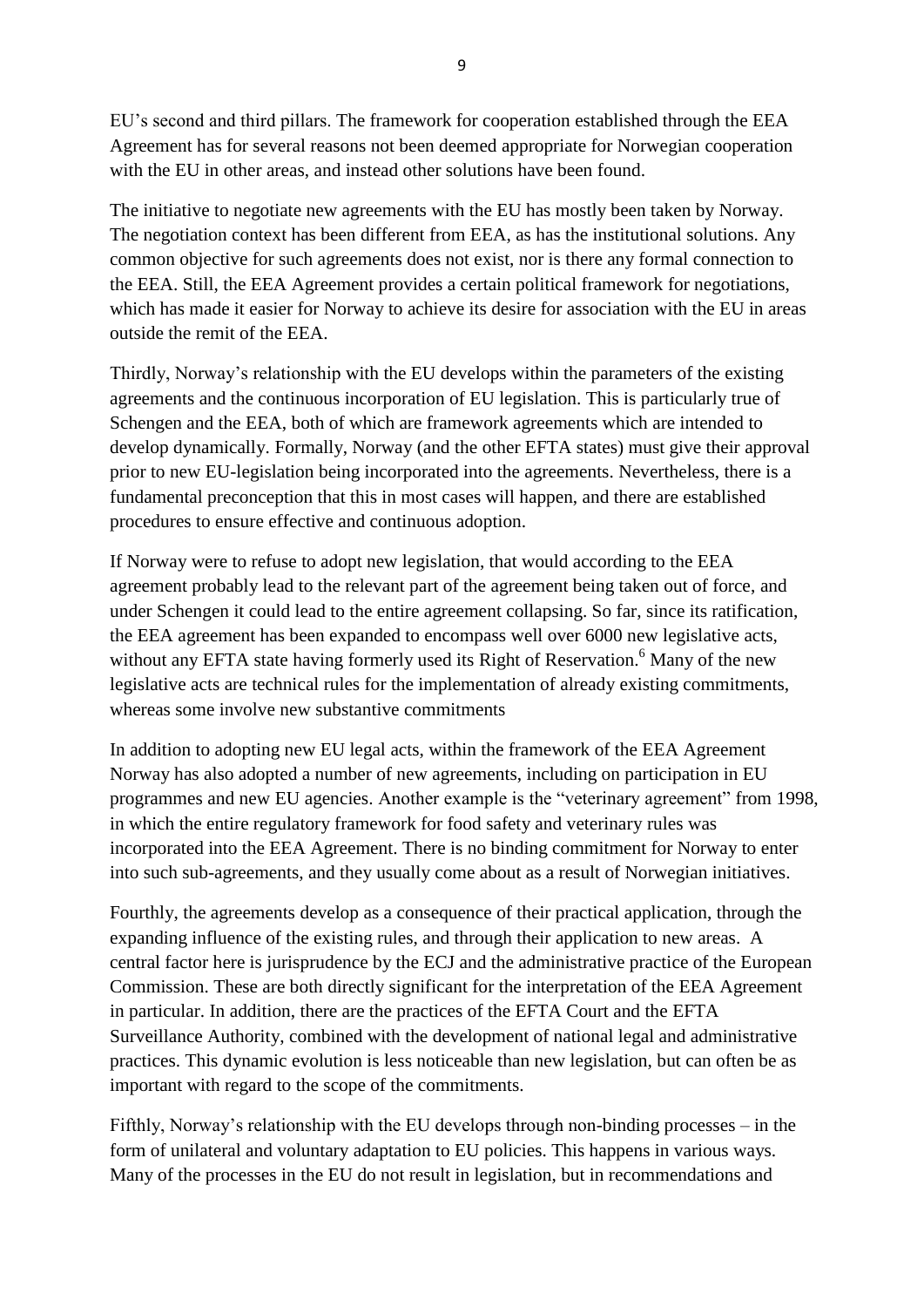suggestions of which Member States can decide whether or not they will follow, such as in the areas of health, education, culture, regional development and so on. Norwegian government bodies eagerly connect into the processes in these areas and are ready to follow the recommendations. Another example is the EU's "open method of coordination" in areas such as employment, pensions, social inclusion etc. This does not fit in under any of Norway's agreements with the EU, but Norway often attempts to apply these initiatives within the context of Norwegian employment policy. A third example is that Norwegian courts often make reference to EU law, beyond any legal commitment of Norway to do so – as a way of determining how one might apply Norwegian law. A fourth example is that Norwegian legislators sometimes declare their intention to implement EU rules and regulations without there being any binding obligation to do so.

This assessment will have a close look on each of these five forms of dynamic development of Norway's relationship with the EU. Among other particularities that characterise the agreements, there are three of which are especially noteworthy:

- Homogenous development
- Time-indefinite development
- Asymmetrical development

A key to understanding Norway's agreements with the EU is that they should function homogeneously. This means homogenously with the EU. This is stipulated in the preamble to the EEA Agreement. It means that not only should Norway adopt the EU's rules, but it should also interpret, apply and conform with them in the same way as the EU states. This is somewhat controversial given that Norway is not a member of the EU, and its association with it through agreements is supposed to be less binding than full membership. In practice however, experience shows that respect to the homogeneity principle carries much weight, and that within the parameters of the agreements it has only been very exceptionally and on marginal issues, that deviation from this principle has been considered.

Another important aspect of the EEA Agreement and the other agreements with the EU is that they are *indefinite*. They are valid until they are terminated, and they associate Norway with the EU through steady development, with a commitment to continuous conformity in order to achieve homogeneity. In this way the agreements could be viewed as "open-ended". This means that the agreements, by definition, will extend beyond their original content. For each year that passes, the distance will grow between what the content of the EEA agreement was in 1992 and what it is today. This is a part of its construction. It is important to underline this element, because the EEA Agreement is often criticised for having developed beyond what was foreseen in 1992. This it has clearly done, but it is an inherent part of its design. Had the agreement not developed dynamically, it would have contradicted the Parliament's preconditions when it was entered into.

A third fundamental characteristic of the EU agreements is their asymmetry. There is not an equal level of burden between the parties, and the agreements are more important for Norway than for the EU. This has always been an unequal relationship. As already mentioned, the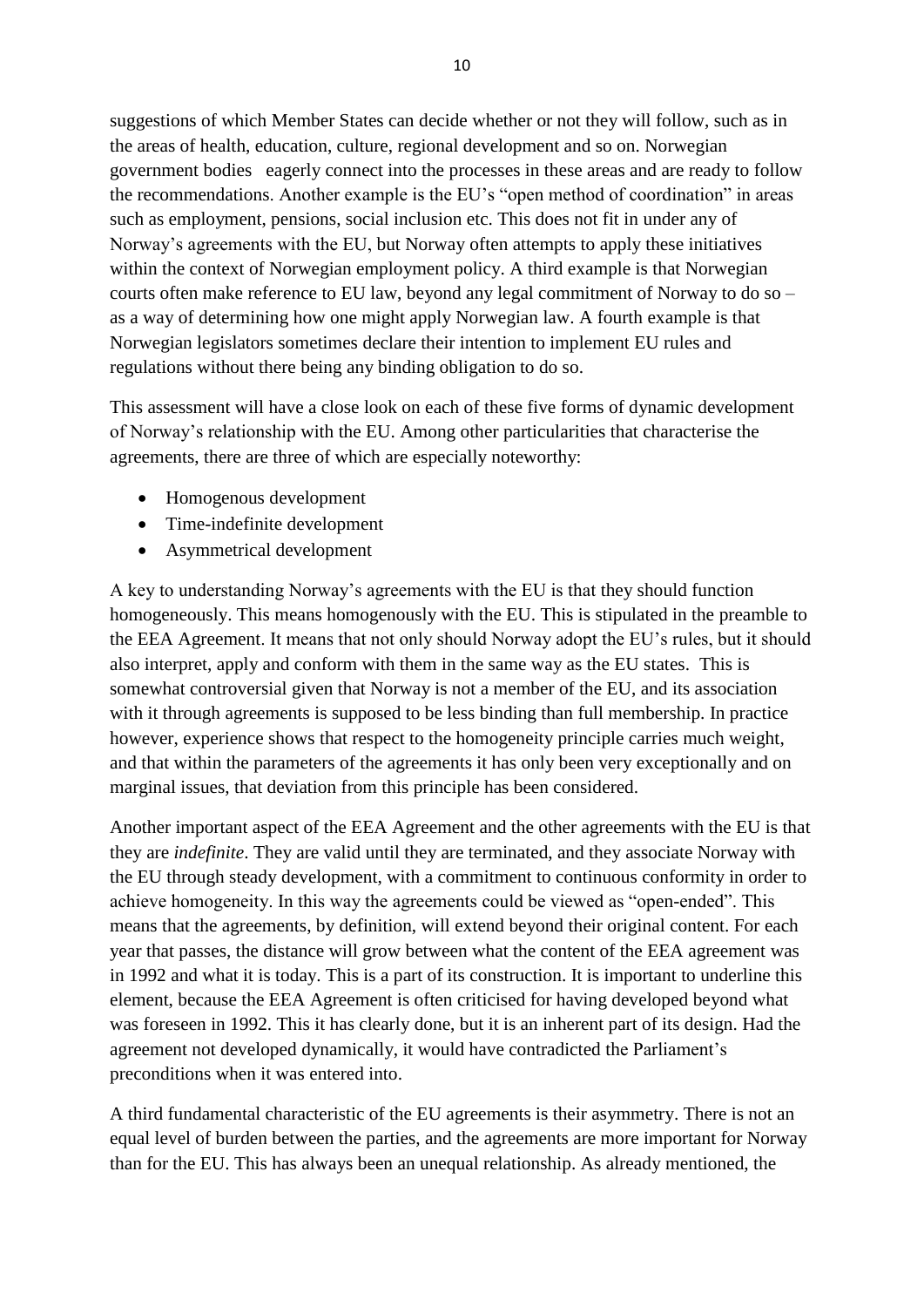balance of the parties in the EEA Agreement has changed from originally 6:12 to today 3:27 – and of the 3 remaining EFTA states, one is quite small and the other two are very small. As a proportion of population, the ratio is 1:100 – with roughly 5 million EFTA citizens on the one side and 500 million EU citizens on the other. While trade with the EU is about 75% of Norwegian foreign trade, Norway represents 4.5% of the EU's. Even though the EU is interested in close cooperation with Norway, Norway's interests are more existential. This affects the character of the EEA and the other agreements, functionally and dynamically.

#### *Consequences for Norwegian Political and Social Development*

Last but not least the Committee, according to its mandate, should concentrate on the consequences of the EU agreements in Norway. The mandate stipulates that there should be a broad and thorough evaluation of "political, legal, administrative, economic and other social consequences (including welfare and regional policy) of the EEA Agreement". Furthermore, the mandate specifies issues that should be especially closely examined: democracy, industry and employment, environment, management of natural resources, and regional policy. In other words, the consequences of the agreements for Norway in political and social terms

Given the the mandate, it is natural to view this as the central task. Large parts of this report are therefore about the implications of the agreements with the EU for different parts of Norwegian society.

In many areas this is quite straightforward to assess. It is not so difficult, for example, to assess the legal consequences of the agreements with the EU – which legal areas are affected, how many Norwegian laws have been changed, how often EU/EEA laws are mentioned in Norwegian courts, etc. It is also possible to describe a number of obvious administrative consequences of the agreement– how the Norwegian government administration has organised its work with EU/EEA matters, which expert groups, committees and other networks in the EU does the government administration have access to, how many civil servants work with this, etc.

Other consequences are much more difficult to assess. In order to evaluate the democratic consequences of the EU-agreements, it is not sufficient to describe how they are dealt with politically, the role of Parliament, party positions, etc. One also has to look at the broader trends in Norwegian democracy over the past 20 years and to analyse what role European policy has played in this. What does it mean, for example, that all governments since 1994 have governed on the basis of a form of association with the EU (EEA etc.) which very few parties have as their first choice? Is there a sufficient political transparency and debate about the relationship with the EU? How does the Norwegian political system deal with the fact that more and more decisions that are important for Norway are decided in Brussels? Is the EEA Agreement a democratic catastrophe, as some allege, or a wise political compromise, as others believe?

A central element of the assessment is to look at the consequences the agreements for the distribution of power in Norway. Here there are several different levels. The first is the distribution of power between the national and the supranational level – where much power is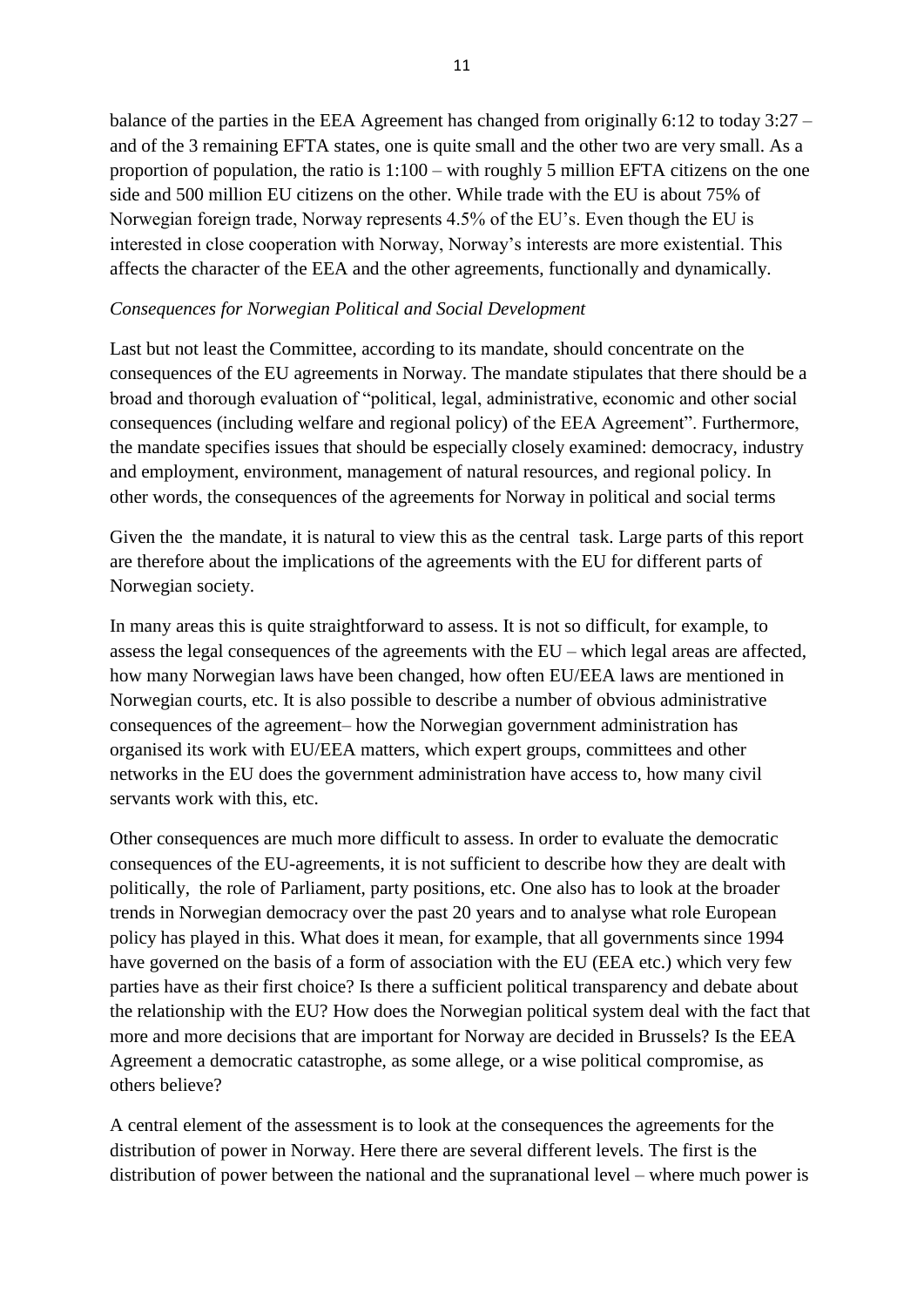transferred through the agreements to the institutions of the EU, EEA, EFTA amongst others – and what leeway for negotiation remains for the Norwegian authorities. Another level the impact the distribution of powers between the highest bodies of State, (Parliament, the Government and the Courts). A third is the relationship between the political and administrative level and whether the EU/EEA has led to de-politicisation and technocratisation. A fourth is the relationship between central and local authorities, and a fifth is the relationship between employers and employees (labour and capital).

Along these axes, the agreements have affected power structures internally in Norway – in many ways similarly to many EU states, but also with variations which can be ascribed to the particularities of the Norwegian model of association.

It is particularly challenging, methodologically, to describe the implications of EU adaptation for the development of the economy, industry, welfare, employment, energy, environment, transport, regional policy, justice, defence and security, i.e. Each of these developments over the last 20 years are the result of a long list of factors – domestic and foreign. The EEA and the other agreements with the EU is one factor among many. Sometimes its significance can be assessed quite precisely. Other times it is methodologically difficult, with any degree of precision, to assess the impact of EU-adaptation and what the outcome would have been if Norway had chosen a different form of association.

Norway's adaptation to the EU primarily takes the form of legislative rules, which are implemented in Norwegian law and establish parameters for Norwegian politics and government administration. The effects of this on Norwegian law and politics are often quite easily delineated. Nevertheless, it is often much more difficult to assess what the real effects of EU adaptation are. It is easier to show the influence of EU/EEA law on Norwegian industrial and regional policy, than to show what implications the adaptation has actually had on regional and industrial development over the past twenty years.

Throughout this report the Committee seeks to handle the methodological challenges as they arise. The general approach will be to firstly sketch the main characteristics of the development in a given sector over the past twenty years, and then to ato analyse what implications the EEA or other agreements with the EU have had (or not had), in relation to other factors. Where this is unclear or disputed, it is important to be open about this. Even though the implications of EU adaptation cannot be exactly determined, it will most often be possible to determine in which direction they are pulling, and how this affects other national or international developments.

According to its mandate the Committee will assess different types of consequences, which demand expertise within many disciplines – political science, economics, law, sociology, history, i.e. Each of these disciplines have their own methodological approach. It has been neither possible nor desirable to carry out the assessment within one single discipline, or one specific methodological approach. The committee represents a broad range of disciplines, and the report is clearly cross-disciplinary - with the inherent weaknesses and strengths that this involves.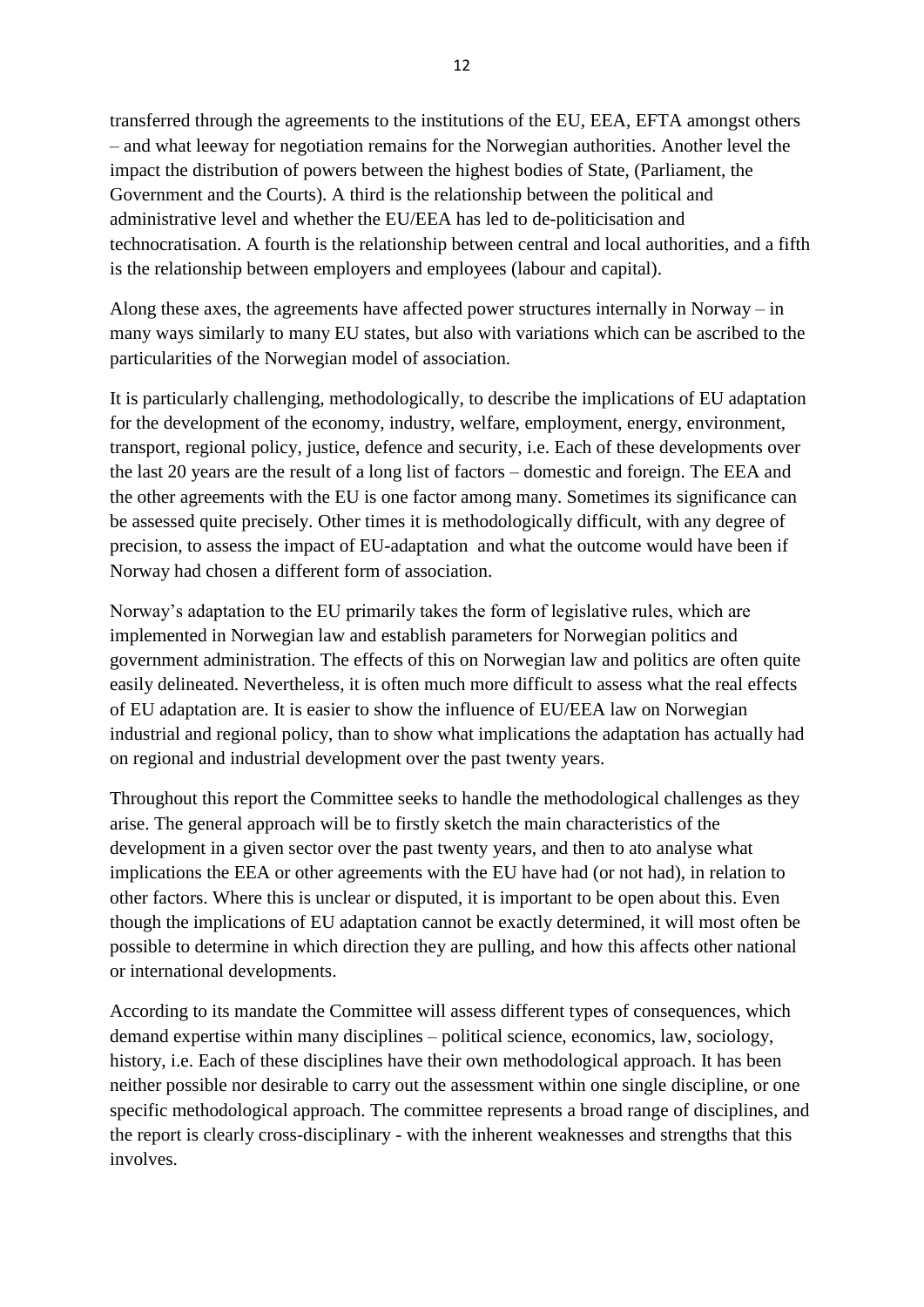According to the mandate, the Committee should concentrate on the consequences of the EEA and other agreements in Norway. The mandate is thus distinctly national in scope. However, these are agreements that have many other parties. The EEA Agreement has today 30 member states (the 27 EU states, plus Norway, Iceland and Liechtenstein). The Schengen Agreement has 26 participants (22 EU states, plus Norway, Iceland and Liechtenstein and Switzerland). In order to understand the agreements it is important to understand how they function in Norway, but also how they are evaluated by the other states – not least in the EU. Recently, the EU Council has made interesting assessments of the EU-EFTA relations and the EEA and has expressed its interest in a more comprehensive assessment of the working of the various agreements.<sup>7</sup>

The perspective from the outside can often be quite different from the domestic Norwegian perspective and represent interesting contrasts. While many in Norway, for example, discuss the agreement in terms of a sort of "tenant farmer or crofter's agreement", it is seen by many in the EU as privileged relationship, where Norway enjoys the advantages of EU membership without being a member. And while many people here at home feel that the EU forces its rules on Norway, the experience in Brussels is rather that the Norwegian authorities are eager to participate, and that the EU to a large extent is accommodating (if sometimes grudgingly) in allowing Norway to do this. This is not necessarily a question of who is correct or incorrect – but of different ways of viewing the relationship, all of which are interesting.

It is also interesting to consider how other states see the EEA i.a. This applies, firstly to the two other EFTA states, which are in the same boat as Norway – Iceland and Liechtenstein. Here, one could ask the same questions as stipulated in the mandate – what their experiences are with the EEA Agreement, Schengen, and so on – and what consequences the agreements have had in national political and social terms. This is done in the following pages, and even though the answer to a great extent fit with the Norwegian experience, there are also interesting nuances, which reflect the EFTA states' different positions and interests with respect to the EU.

Furthermore, it is interesting to see how the EEA has been evaluated by the states that originally took part in the negotiations, but which subsequently took a different path. This applies to Switzerland, which was a central player in the negotiations, but that after a referendum rejected the EEA and instead chose a "bilateral model", with a long series of individual agreements with the EU. This also applies to Finland, Sweden and Austria, which after having negotiated the EEA Agreement, and participated in it for one year, entered into the EU in 1995. All of these countries have had EEA debates, and have views on the agreement which do not necessarily correspond with the Norwegian view. The same can be said for other third countries, outside of the EU, which previously have considered or are currently considering the EEA as a viable alternative for their association with the EU. The committee has also been asked to gather assessments from "the South", and has thus also looked at how the EEA i.a. is viewed by other non-member states along the EU's southern and eastern borders. This external perspective is considered specifically in Chapter 13, but also in certain other places throughout the report.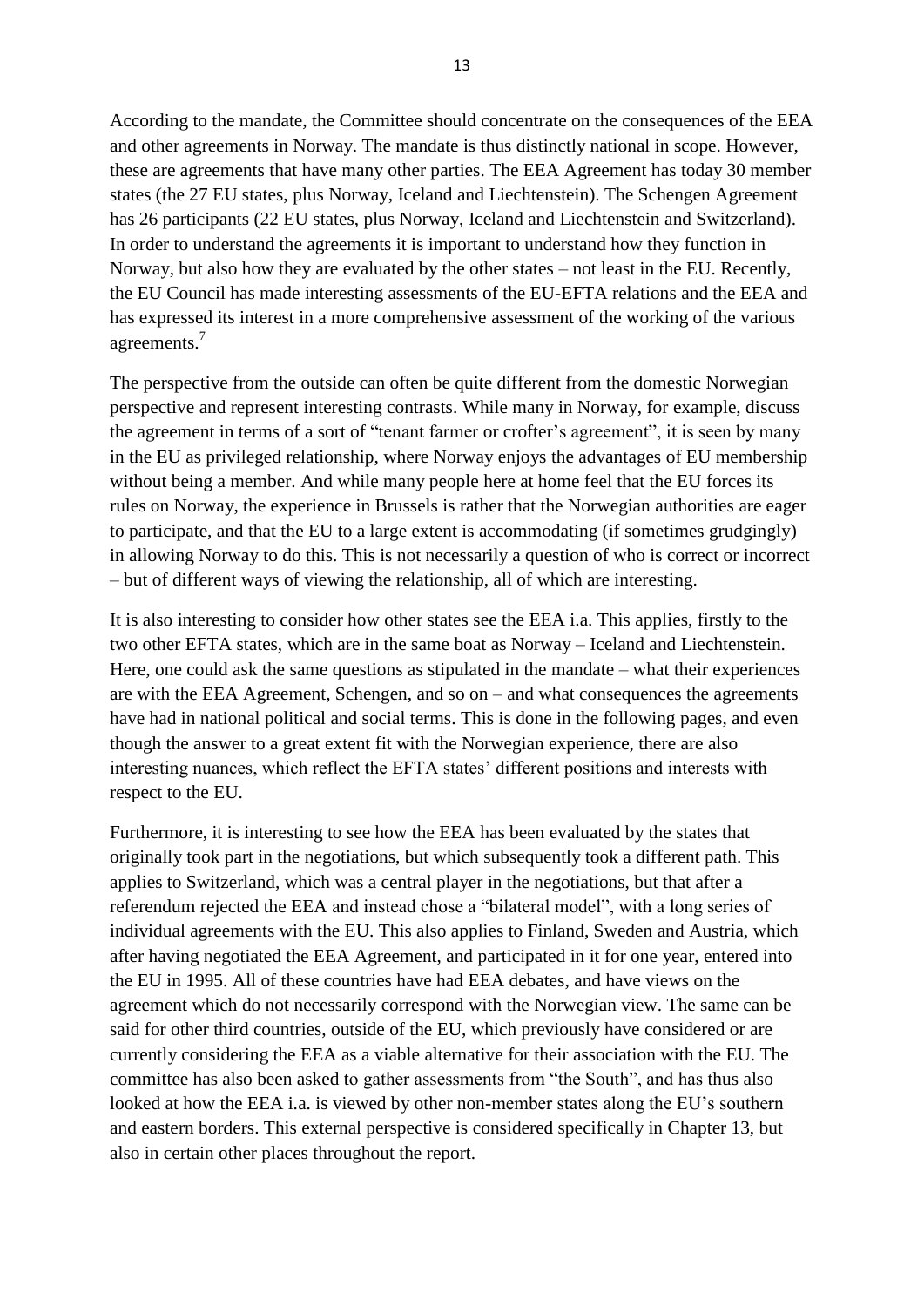#### **3.3 The EU and other forms of European Cooperation**

The Assessment concerns Norway's relationship with the EU – through the EEA and other agreements. At the same time, we use the expressions "European policy", "Europeanisation", etc. The most important reason is that this has established itself as the prevailing terminology, not just in the EU , but also to a great extent in Norway. Here, "European policy" has come to signify the relationship with the EU. A typical example is the government's White Paper of 2006, "On the Implementation of the European Policy", which only concerned itself with EU issues.<sup>8</sup> The Parliament's advisory body for EU/EEA matters is called the "Europe Committee", etc.

The Committee does this in full awareness of the fact that the EU is different from "Europe". Europe describes a continent, and the Council of Europe, in which every European state participates, has 47 members.<sup>9</sup> There are also other common European organisations and processes aside from the EU. The adjective "European" is used in many contexts which do not necessarily have anything to do with the EU.

That said, it is natural for several reasons to refer to the EU as "European" cooperation, not just because it is the prevailing terminology.

Firstly, the EU 27 today covers geographically a large part of Europe, and nearly all of the traditional central European states. The 20 states that are members of the Council of Europe, but not in the EU, are the four EFTA states (Norway, Iceland, Liechtenstein and Switzerland), three micro-states (Andorra, Monaco, San Marino), and the states farthest to the East and South East – Russia, Ukraine, Moldova, Turkey, and most of the Balkans (Serbia, Croatia, Bosnia Herzegovina, Montenegro, Macedonia, Albania) and the three states in the Caucasus (Armenia, Azerbaijan and Georgia). Many of these have applied for EU membership and several are in the process of applying or negotiations.

From a geographic perspective, the big change occurred with the enlargement of the EU in 2004, which turned the EU from a western European organisation to an all-European organisation.

Secondly, an increasing number of common "European" processes and interests are today principally channeled through the EU. This is especially the case with regard to common political, economic, administrative and legal processes, but also to an increasing degree, social and cultural cooperation. The EU has gradually become a more central arena for European cooperation, with the competence, capacity, institutions and resources to drive this forward.

Materially, the first big change of pace occurred with the Maastricht treaty of 1992, which extended the EU from being a primarily economic form of cooperation to also encompassing a common area for justice and common foreign and security policy. In the twenty years that have passed since then, this development has strengthened, particularly with the Lisbon Treaty of 2009, so that today the EU represents a broad political union for cooperation on a broad range of issues. As part of this process the EU has to a great extent either completely or partly taken over tasks that previously were under the auspices of other more traditional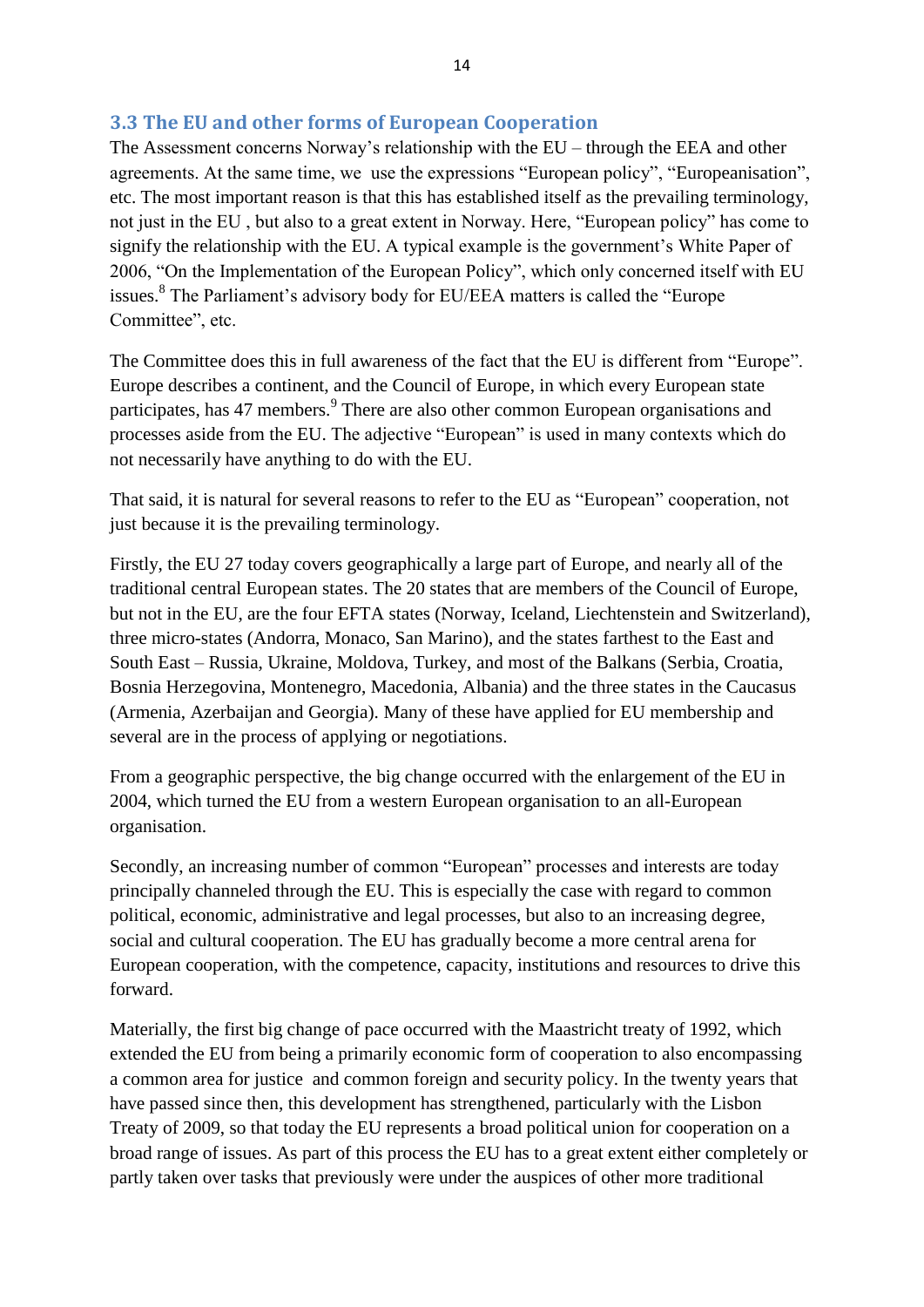international organisations. This often happens when the EU establishes new bodies, with the result that previous bodies are either closed down or lose their relevance.<sup>10</sup> For a European state that is not a member of the EU this can be a challenge, and not least for Norway that has consistently and consciously tried to compensate for this through special association agreements to new EU agencies.

With this background, the EU represents the central arena for common European interests (to the extent that they exist) as well as the most important of the common European processes. From a development perspective (1992 – 2012), the EU is both geographically and substantially much more of a common "European" organisation than when the EEA was entered into in 1992. And the agreements with the EU establish a framework for Norway' association to what are today common European integration processes.

In some situations the term "Europeanisation" will be used. This is a common term of reference in EU policy research, which is utilized for analyzing the significance of integration processes for national development, or to be precise, "to describe national changes as a reaction to regional integration in Europe".<sup>11</sup>

1

 $1$  There are 128 agreements listed in MFA's Treaty Register, but that includes 54 agreements with the EU on the conditions for the distribution of funds within the Financial Mechanism (EEA Funds). If one subtracts these, there are 74 agreements which are listed in Annex 1 of this white paper. This includes everything, from important treaties to smaller supplementary protocols and exchanges of diplomatic notes with binding effect under civil law.

 $2^{2}$  In general this is a common model for the three EFTA States Norway, Iceland and Liechtenstein, which participate together in the EEA and Schengen. Norway has however entered into a number of purely bilateral agreements with the EU, and participates in some areas to a greater extent than Iceland and Liechtenstein. Consequently, one can discuss a particular Norwegian Model.

 $3$  See St.prp, no. 100 (1991-1992) of 15 May 1992. The proposition was processed in the Parliament during the period May-October 1992, see Inst. S. nr. 248 (1991-92) and adopted with ¾ majority according to the Constitutional Law § 93 on 16 October 1992. The proposition itself is 495 pages, with an accompanying 13 volumes of annexes which contain the material EU/EEA rules.

<sup>&</sup>lt;sup>4</sup> See St.prp no. 50 (1998-99) of 26 March 1999 and Opinion S. no. 147. Norwegian association to Schengen was also processed in an earlier round in 1996, see Parliamentary Proposition nr. 42 (1996-97) and Opinion. S. no. 229. The Association Agreement entered into force in 2000.

 $5$  Liechtenstein became a member of EFTA in 1991 and a member of the EEA in 1995. It is therefore most correct to say that there were 6 EFTA countries that negotiated.

<sup>&</sup>lt;sup>6</sup> In the spring of 2011 the Norwegian government notified the EU that it was considering using its Right of Reservation on the EU's Third Postal Directive. At time of writing, the formal process to do this under Article 102 still has not been initiated. For more detail see Chapter 6, Development of the Agreements with the EU 1992-2011 and Chapter 20.3 Communication.

<sup>&</sup>lt;sup>7</sup> Council conclusions on EU relations with EFTA countries of 14. December 2010. See Chapter 13.

<sup>&</sup>lt;sup>8</sup> See the White Paper (St.meld. nr 23 (2000-2006) "Om gjennomføringen av europapolitikken". In 2000 the Bondevik Goverrnment delivered the White Paper (St. meld nr. 12 (2000-2001) Om Norge og Europa ved inngangen til et nytt århundre, which also looked at other European processes. But this report is also primarily about relations with the EU.

<sup>&</sup>lt;sup>9</sup> All the European States are members of the Council of Europe, with the exception of Belorus (dictatorship) and the Vatican (theocracy). The question of whether all member states in the Council of Europe are "European", is in itself a disputed question, especially as concerns Turkey, Georgia, Armenia and Azerbaijan.

<sup>&</sup>lt;sup>10</sup> The most important European organisations apart from the EU today are the Council of Europe (with its subordinate bodies) and the Organisation for Security and Cooperation in Europe (OSCE). But also in their areas the EU has increasing activity and influence. In addition, there is NATO, if one wishes to count that as a